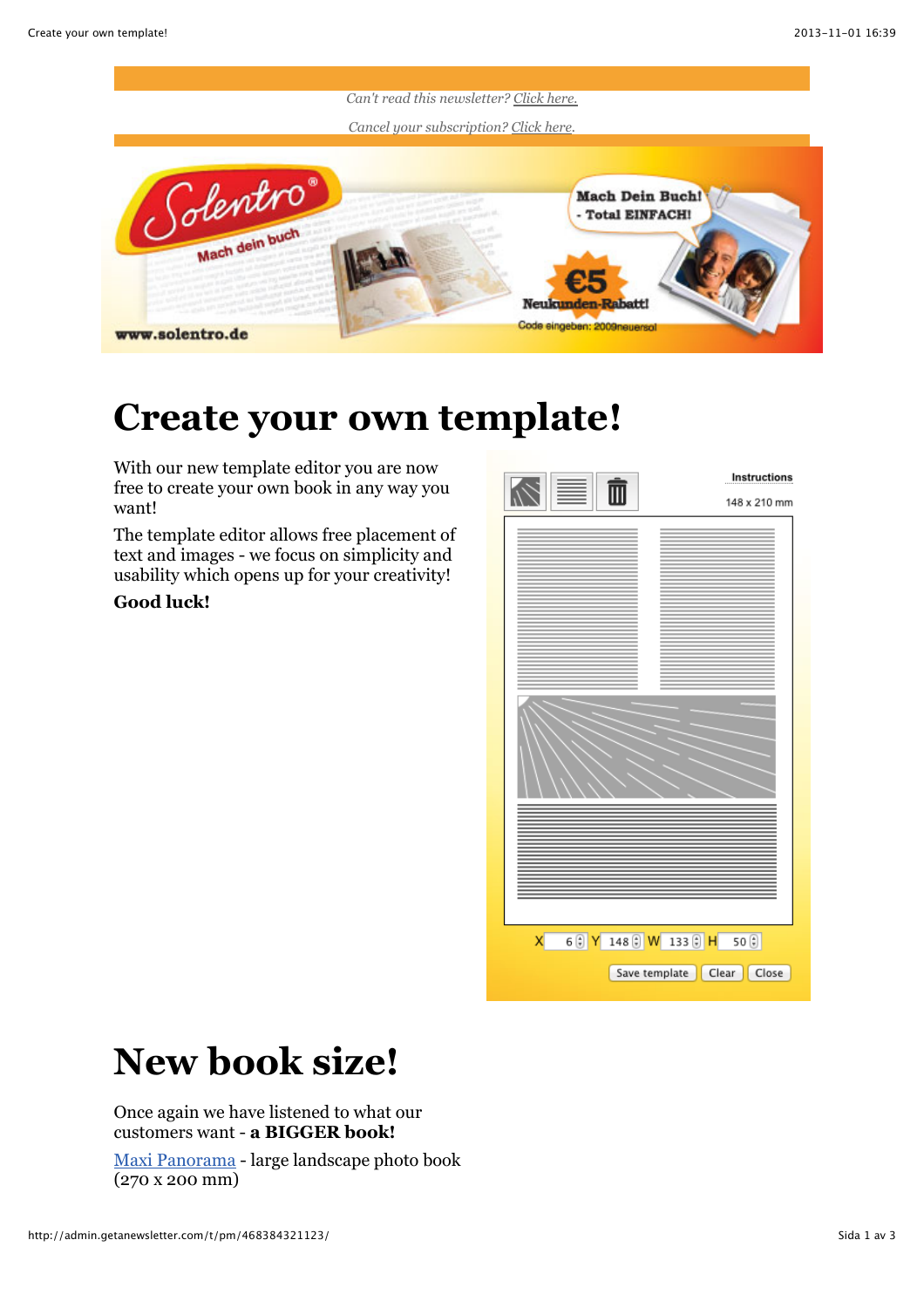**Now you can use all your great photos in the best possible way - good luck with your bookmaking!**



## **Choose your own background!**



# **Text on the book's spine!**



**Improved greetings! /Hampus & Tobias Schildfat, brothers and founders**